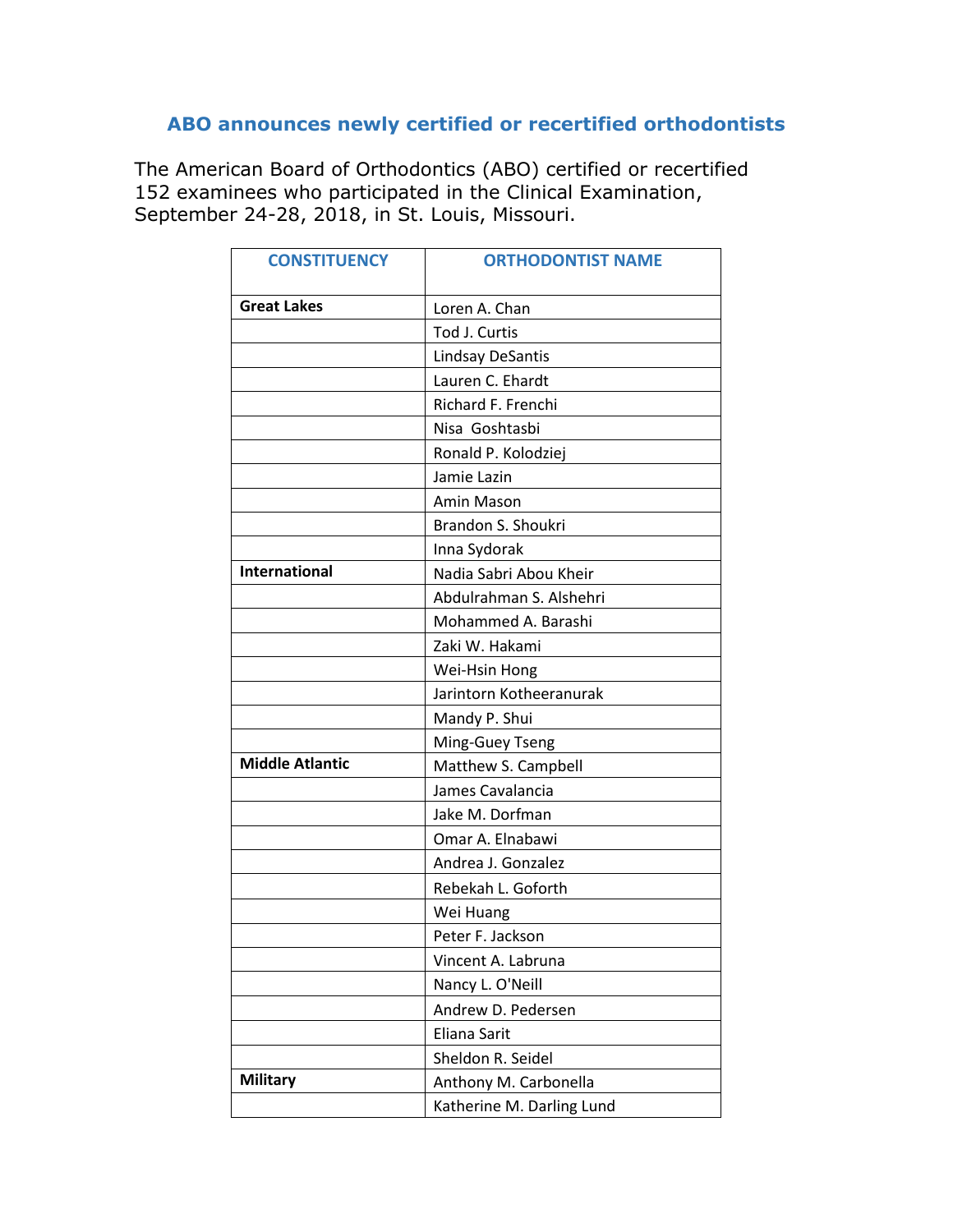|              | Robert C. Engel              |
|--------------|------------------------------|
|              | Catherine L. Kubera          |
|              | David P. Lee                 |
|              | Christina L. Lilli           |
|              | Jacob A. Powell              |
|              | Meghan J. Vanderheiden       |
| Midwestern   | Milena Bulic                 |
|              | Samuel J. Christensen        |
|              | Kirk R. Davies               |
|              | Jonathan C. Francis          |
|              | Josh M. Gilbert              |
|              | George G. Hartl              |
|              | Kevan D. Kadavy              |
|              | Danielle K. Leeper           |
|              | Xuanyu Lu                    |
|              | Uyen H. Nguyen               |
|              | Thyagaseely Premaraj         |
| Northeastern | Nora I. Alamer               |
|              | Suha A. Alghamdi             |
|              | Lindsay C. Alimena           |
|              | Melanie L. Baum              |
|              | Zachary Berman               |
|              | Jonathan Beroukhim           |
|              | Michelle L. Burlingame       |
|              | Justine Bursian              |
|              | Nora Dolatabadi              |
|              | Majd Hasanin                 |
|              | Anderson T. Huang            |
|              | Abdulmajeed M. Kaki          |
|              | Sarah E. F. Kaplan           |
|              | Negin Katebi                 |
|              | Rose S. Katz                 |
|              | Jae Kim                      |
|              | Karolyn Kopcza               |
|              | Connie Lai                   |
|              | Christopher S. Lin           |
|              | Isabel C. McQuattie Pimentel |
|              | Tan M. Nguyen                |
|              | Barrett K. Nordstrom         |
|              | Henry Ohiomoba               |
|              | Patricia Ortiz-Diaz          |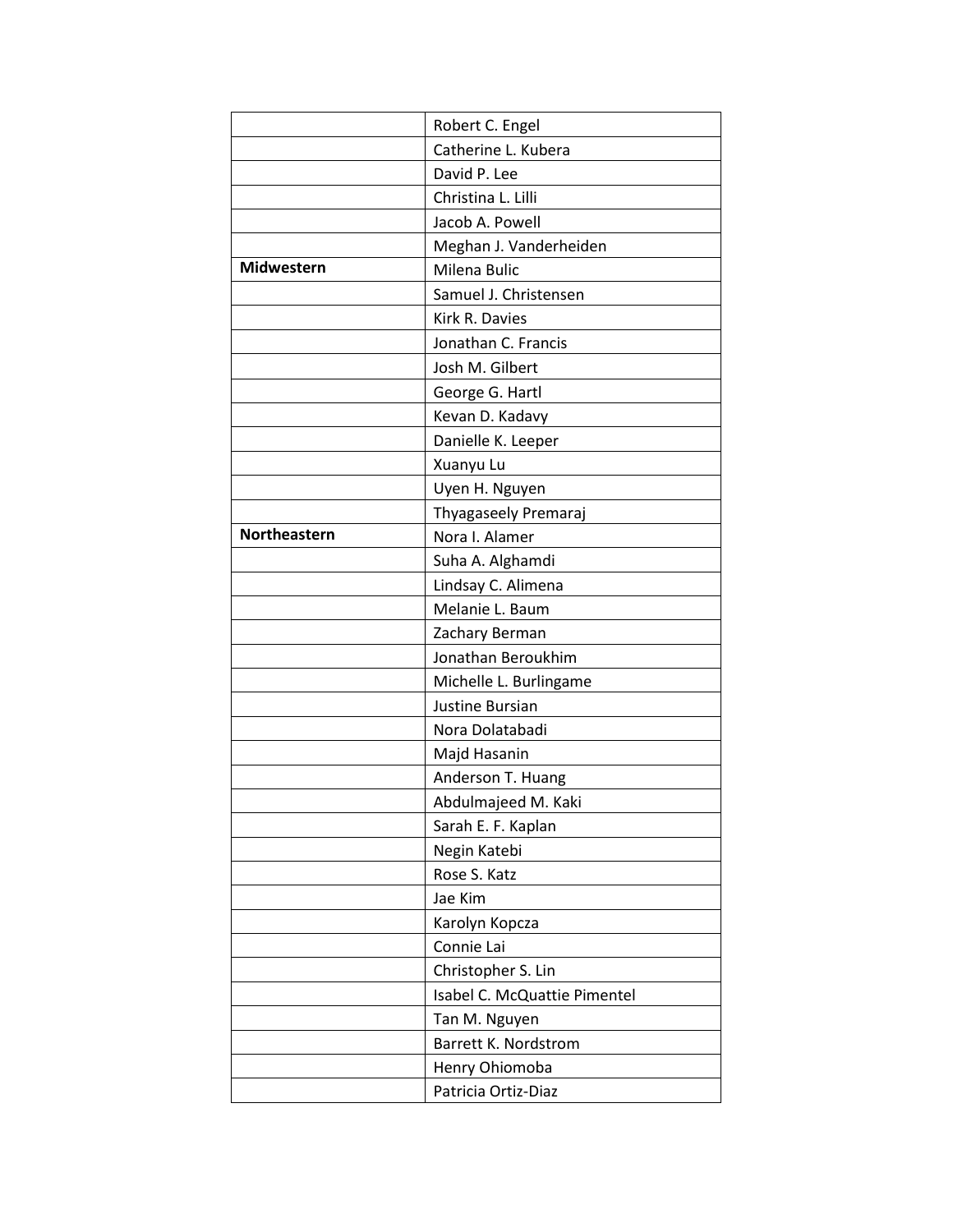|                       | Emily A. Schadt              |
|-----------------------|------------------------------|
|                       | Olivia Y. Yue                |
| <b>Pacific Coast</b>  | Patra V. Alatsis             |
|                       | Kayla L. Bateman Etman       |
|                       | Gregory B. Brown             |
|                       | Amanda Budiman               |
|                       | Joy Chang                    |
|                       | Bethany A. Chong             |
|                       | Alice Goodwin                |
|                       | Chandler G. Ho               |
|                       | Rachel A. Hoffman            |
|                       | Mary Hoffman                 |
|                       | Vincent L. Khang             |
|                       | Lauri J. Kim                 |
|                       | Yeganeh P. Jewell            |
|                       | Andrew H. Jheon              |
|                       | Mark F. Maxwell              |
|                       | Christoph E. Moschik         |
|                       | <b>Bahar Movahed Bashiri</b> |
|                       | Satyaprasad C. Nayak         |
|                       | Christopher J. Oviedo        |
|                       | Paul S. Sauget               |
|                       | Melissa D. Shotell           |
|                       | Deborah Solomon              |
|                       | Dayoung Song                 |
|                       | Tarim S. Song                |
|                       | Albert L. Soulema            |
|                       | Heather L. Stephens          |
|                       | Wei Tian                     |
|                       | Sepideh Torkan               |
|                       | Ana Torres Moneu             |
|                       | Ryan Wait                    |
|                       | Natalie Yang                 |
| <b>Rocky Mountain</b> | Keldon M. Carroll            |
|                       | Kari S. Harnick              |
|                       | Lana J. Nysse                |
|                       | Taylor L. Usitalo            |
|                       | Caitlin E. White             |
| Southern              | Ehab Ben Nasir               |
|                       | Alexander R. Blaseio         |
|                       | Raina S. Chandiramani        |